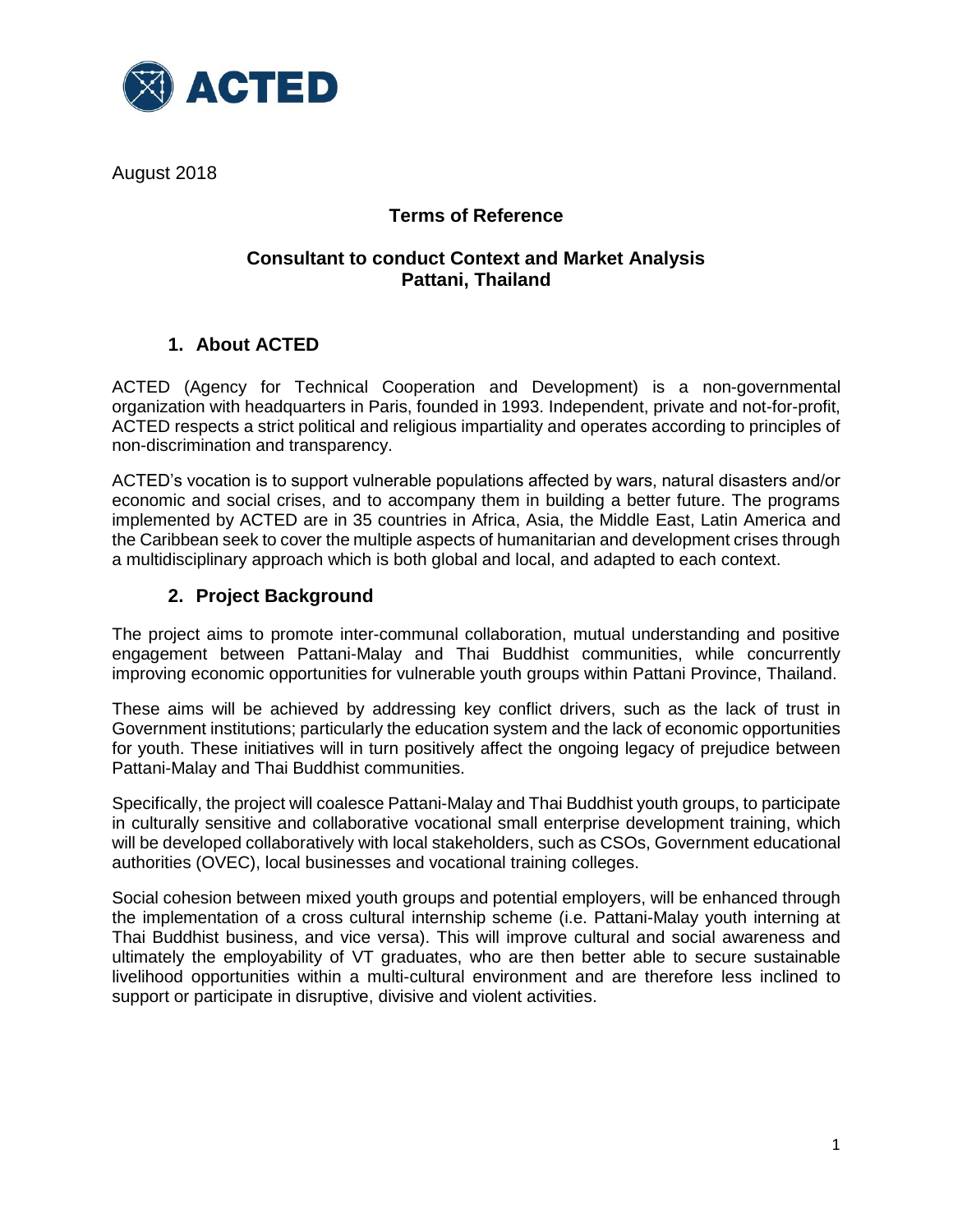

### **3. Objectives of the consultancy**

- 1. Map the existing employment sector to ascertain both potential economic opportunities available to young people in the deep south, and to confirm any corresponding skills gaps which could be filled by VT.
- 2. Gather thorough datasets through a variety of methodologies including (but not limited to) desk top research and multi-stakeholder consultations with local business, CSO's, schools, colleges, national, regional and local Government, community leaders, youth groups, parents and families.
- 3. Analyse gender differences within economic and livelihood opportunities and identify how gender affects and is affected by economic opportunities for youth and potential/ongoing conflict.
- 4. Identify and initiate partnerships with small to medium private sector employees, local civil society organizations, and VT institutions that can potentially support training, practical experiences, employment opportunities and SED mentorships for young people
- 5. Produce a report and recommendations regarding specific programming activities/areas/partnerships/methodologies etc to be shared with the SG.
- 6. Produce a database of local businesses that are interested to participate in an internship and mentoring scheme.

### **4. Methodology of the consultancy**

1. Desk-top review

Review of previous literature and reports to develop an understanding of the labour market needs, skill gaps, employment opportunities and influence and effect on gender for the local population, both Pattani-Malay and Thai Buddhist, in the Deep South of Thailand. In addition, to identify a list of small to medium private sector employers, local civil society organisations, VT related Government agencies and VT related non-Government organisations that can potentially support training and employment opportunities for youth.

2. Data Collection Exercise

Gather thorough datasets through a variety of methodologies including (but not limited to) multi-stakeholder consultations with local business, development agencies, schools, colleges, national, regional and local Government, community leaders, youth groups, parents and families.

3. Interactive forums

Stakeholders identified during the consultancy are invited to a a series of highly participative forums in Pattani, designed to elicit views and opinions about labour market needs, including small to medium private sector employers, representatives of ethnic civil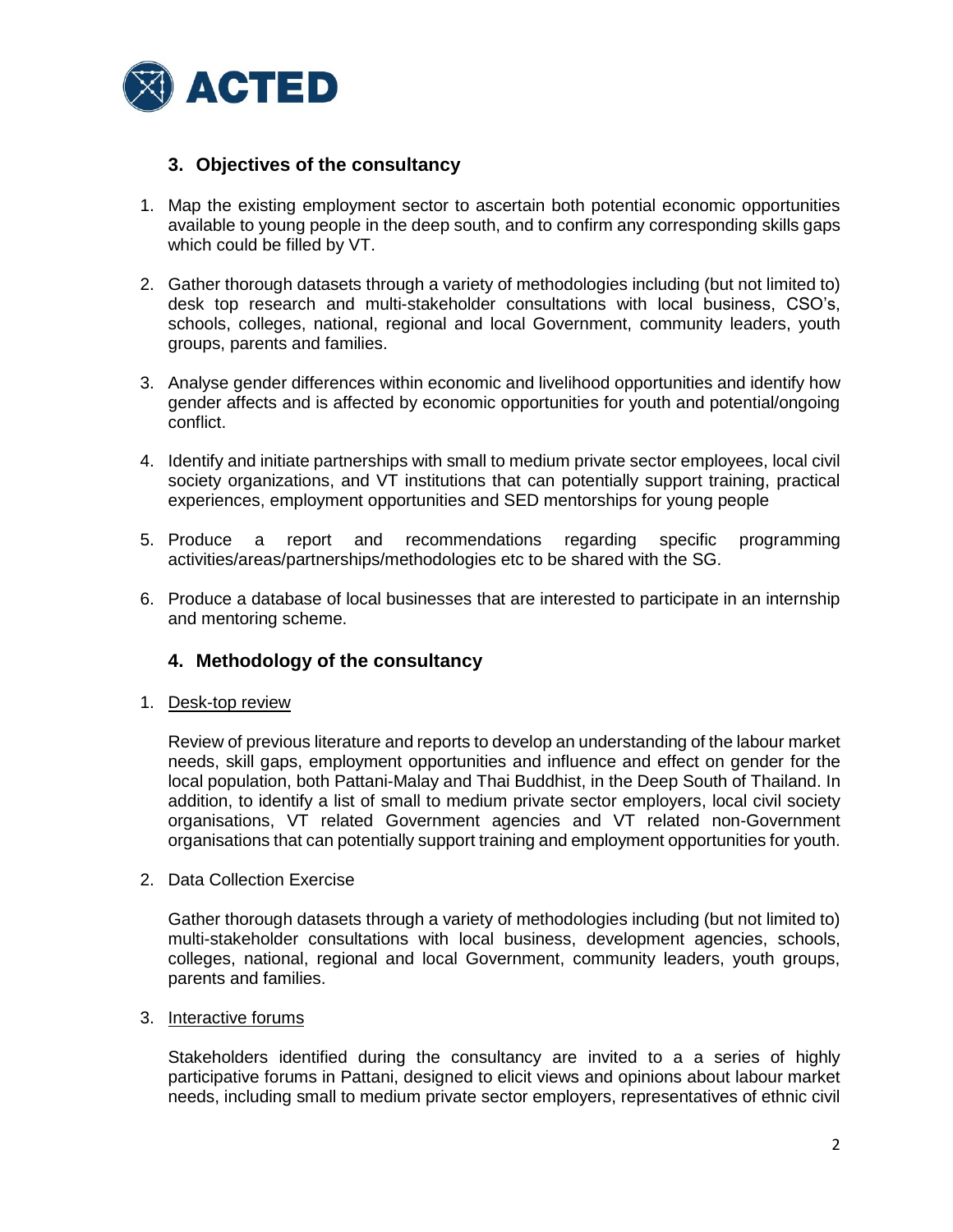

society organisations, VT related government agencies and VT related non-Government organisations. Key questions developed to guide and facilitate discussion, and to cultivate future partnerships. ACTED will invite the identified stakeholders and organize all logistics related to the interactive forum

#### 4. Final Report

Production of a gender desegregated report and recommendations regarding specific programming activities/areas/partnerships/methodologies to include a database of local businesses that are interested to participate in an internship and mentoring scheme.

## **5. Required Qualification and Skills**

- At least 10 years' experience in livelihoods and technical and vocational skill development
- Experience in conducting a similar type of market survey
- Concrete experience in providing written reports that can influence key decisionmakers
- Knowledge/experience of Thailand institutional and local context.

## **6. Deliverables (See Objectives)**

- 1. Comprehensive list of small to medium private sector employers, local civil society organisations, VT related Government agencies and VT related non-government organisations and educational establishments that can potentially support VT training and curriculum development, practical experiences, employment opportunities and SED mentorships
- 2. 2 x one-day interactive forums in Pattani with a range of stakeholders invited, including small to medium private sector employers, representatives of ethnic civil society organisations, VT related government agencies and VT related non-government organisations;
- 3. List of potential VT courses based on youth economic opportunities and skill gaps.
- 4. Gender assessment based on economic opportunities, cultural views, and how gender is impacted by conflict.
- 5. Comprehensive stakeholder engagement and mapping within Pattani Province.
- 6. Approximately 20 page report detailing all findings & recommendations based on the data gathered.

| A total of 24 working days, divided as follow: |          |             |                                                                                                                                                                                            |  |
|------------------------------------------------|----------|-------------|--------------------------------------------------------------------------------------------------------------------------------------------------------------------------------------------|--|
| Reason                                         | Location | <b>Days</b> | <b>Deliverables</b>                                                                                                                                                                        |  |
| <b>Desk Review</b>                             | Home     | 5           | Bibliography – Draft list of small to<br>medium private companies, local civil<br>society organisations, VT related<br>government agencies and VT related non-<br>government organisations |  |

# **7. Timeframe and duration of the mission, with expected deliverables**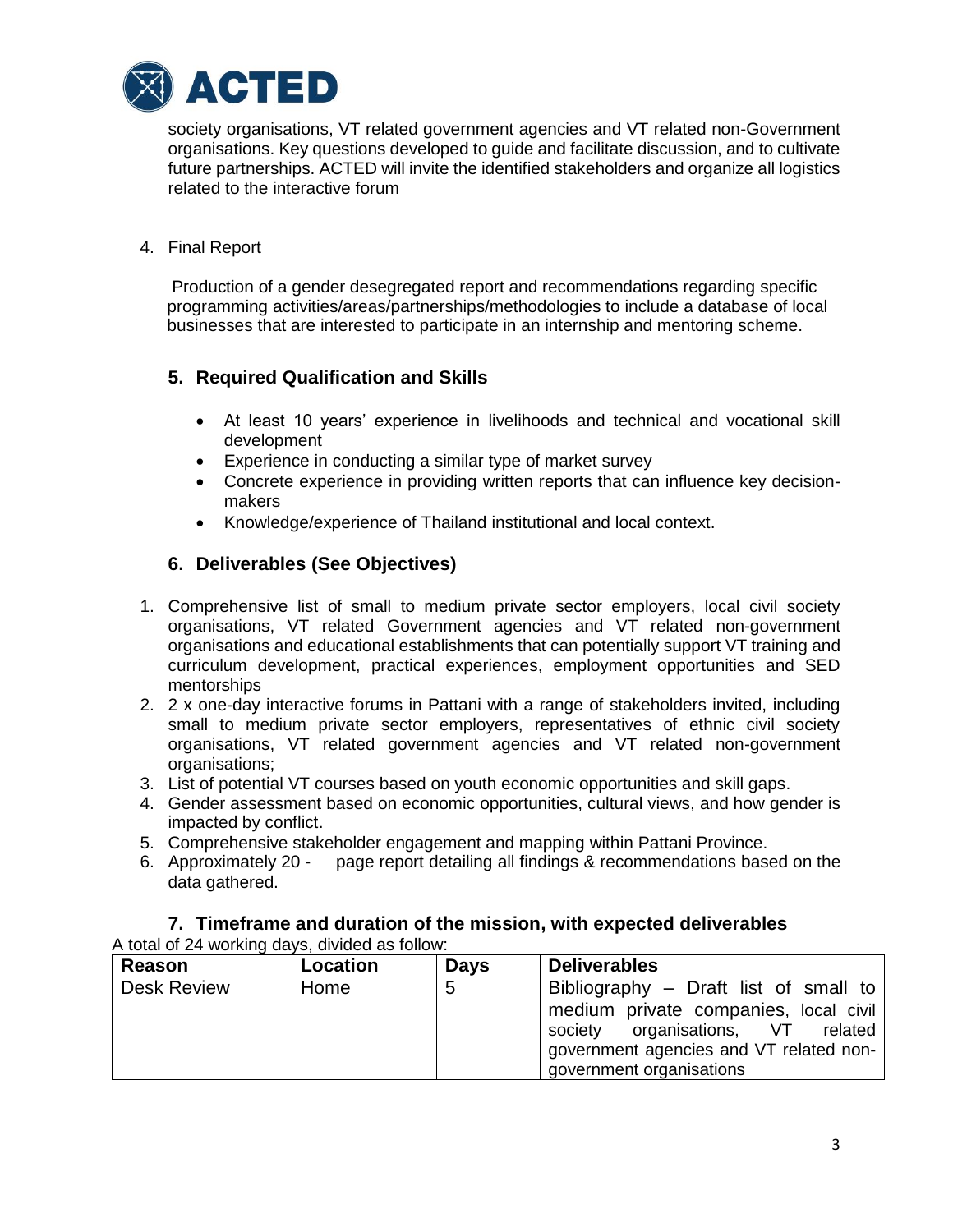

| <b>Data Collection</b>   | Pattani<br>Province | 10 | Field visit report (to be included in the<br>final report)                                                                                                                                                                                                                                                                                                                                                                                  |
|--------------------------|---------------------|----|---------------------------------------------------------------------------------------------------------------------------------------------------------------------------------------------------------------------------------------------------------------------------------------------------------------------------------------------------------------------------------------------------------------------------------------------|
| <b>Interactive Forum</b> | Pattani<br>Province | 4  | Forum report (to be included in the final<br>report)                                                                                                                                                                                                                                                                                                                                                                                        |
| <b>Final Report</b>      | Home                | 5  | 20<br>Final<br>report<br>(approx.<br>pages)<br>including:<br>- Field visit report<br>Labour Assessment report<br><b>Gender Assessment report</b><br>Recommendation for vocational<br>education programming related<br>Pattani-Malay and<br>Thai<br>to<br><b>Buddhist youth</b><br>List of interested private sectors<br>stakeholders<br>List of interested CSOs<br>List of interested VT education<br>institutions<br>Relevant bibliography |

The consultancy has been scoped as **24 billable days of work incl. accommodation in Pattani and airfare from/to Pattani**.

### **8. Background of the consultant**

- At least 10 years' experience in livelihoods and technical and vocational skill development
- Experience in conducting a similar type of market survey
- Concrete experience in providing written reports that can influence key decision-makers
- Knowledge of Myanmar institutional and local context is an asset

### **9. Application Procedure**

Each applicant should provide:

- All documentation specified in the ACTED bidders checklist including:
- Bidders questionnaire
- $\bullet$  CV;
- Cover letter:
- Ethical declaration
- References and examples of similar work (most recent);
- Company registration (individual independent consultants may apply)
- Instruction to bidders and TOR's signed on all pages
- Financial propositions;
- Any additional documentation to support the bid.